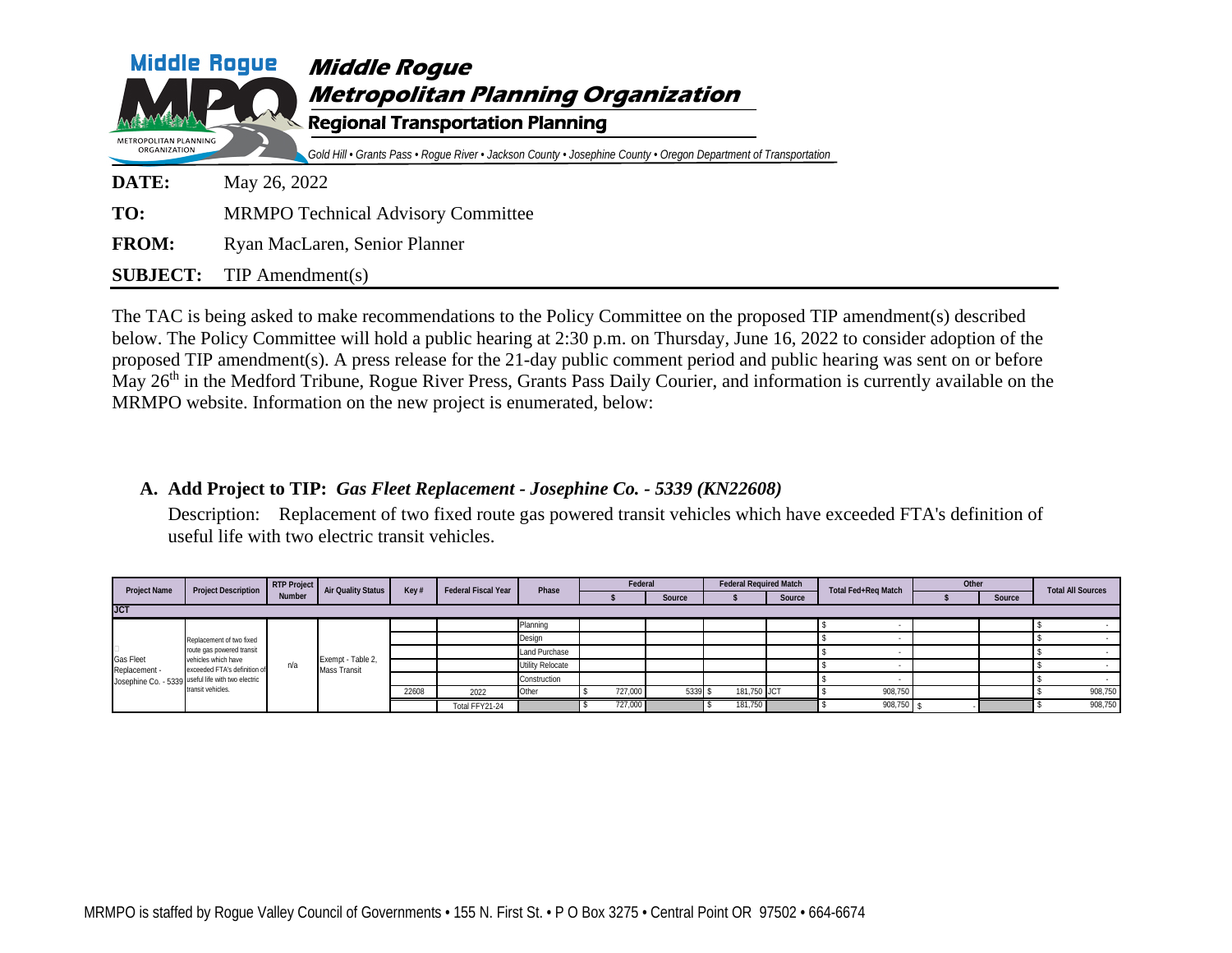

## **B. Add Project to TIP:** *Gas Fleet Replacement - Josephine Co. - CARES Act (KN22600)*

Description: Replacement of one fixed route gas powered transit vehicle which has exceeded FTA's definition of useful life with a diesel transit vehicle.

| <b>Project Name</b>              | <b>Project Description</b>                                        | RTP Project Air Quality Status<br><b>Number</b> |                                   |       | <b>Federal Fiscal Year</b> | Phase            | Federal |                   | <b>Federal Required Match</b> |        | <b>Total Fed+Reg Match</b> | Other |               | <b>Total All Sources</b> |
|----------------------------------|-------------------------------------------------------------------|-------------------------------------------------|-----------------------------------|-------|----------------------------|------------------|---------|-------------------|-------------------------------|--------|----------------------------|-------|---------------|--------------------------|
|                                  |                                                                   |                                                 |                                   | Key#  |                            |                  |         | <b>Source</b>     |                               | Source |                            |       | <b>Source</b> |                          |
| <b>JCT</b>                       |                                                                   |                                                 |                                   |       |                            |                  |         |                   |                               |        |                            |       |               |                          |
|                                  | Replacement of one fixed<br>route gas powered transit             |                                                 |                                   |       |                            | Planning         |         |                   |                               |        |                            |       |               |                          |
|                                  |                                                                   | n/a                                             | Exempt - Table 2,<br>Mass Transit |       |                            | Design           |         |                   |                               |        |                            |       |               |                          |
| <b>Gas Fleet</b>                 |                                                                   |                                                 |                                   |       |                            | Land Purchase    |         |                   |                               |        |                            |       |               |                          |
| Replacement -<br>Josephine Co. - | vehicle which has exceeded                                        |                                                 |                                   |       |                            | Utility Relocate |         |                   |                               |        |                            |       |               |                          |
| <b>CARES Act</b>                 | FTA's definition of useful life<br>with a diesel transit vehicle. |                                                 |                                   |       |                            | Construction     |         |                   |                               |        |                            |       |               |                          |
|                                  |                                                                   |                                                 |                                   | 22600 | 2022                       | Other            |         | 687,500 CARES Act |                               |        | 687,500                    |       |               | 687,500                  |
|                                  |                                                                   |                                                 |                                   |       | Total FFY21-24             |                  | 687,500 |                   |                               |        | 687,500                    |       |               | 687,500                  |

## **C. Add Project to TIP:** *Purchase Equipment and Construct Bus Charging Facilities (KN22601)*

Description: Purchase charging equipment infrastructure which will serve new battery electric busses. Design and construct three charging facilities for the Josephine County transit hubs.

| <b>Project Name</b>        | <b>Project Description</b>                                                                                                                                                                                          | <b>Number</b> | RTP Project Air Quality Status    | Kev#  | <b>Federal Fiscal Year</b> | Phase            | Federal |        | <b>Federal Required Match</b> |               | <b>Total Fed+Reg Match</b> | Other |        | <b>Total All Sources</b> |
|----------------------------|---------------------------------------------------------------------------------------------------------------------------------------------------------------------------------------------------------------------|---------------|-----------------------------------|-------|----------------------------|------------------|---------|--------|-------------------------------|---------------|----------------------------|-------|--------|--------------------------|
|                            |                                                                                                                                                                                                                     |               |                                   |       |                            |                  |         | Source |                               | <b>Source</b> |                            |       | Source |                          |
| <b>JCT</b>                 |                                                                                                                                                                                                                     |               |                                   |       |                            |                  |         |        |                               |               |                            |       |        |                          |
|                            | Purchase charging<br>equipment infrastructure<br>Purchase Equipment which will serve new battery<br>electric busses. Design and<br>construct three charging<br>facilities for the Josephine<br>county transit hubs. |               |                                   |       |                            | Planning         |         |        |                               |               |                            |       |        |                          |
|                            |                                                                                                                                                                                                                     | n/a           | Exempt - Table 2,<br>Mass Transit | 22601 | 2022                       | Design           | 40,000  | 5339   | 10,000 JCT                    |               | 50,000                     |       |        | 50,000                   |
|                            |                                                                                                                                                                                                                     |               |                                   |       |                            | Land Purchase    |         |        |                               |               |                            |       |        |                          |
| and Construct Bus          |                                                                                                                                                                                                                     |               |                                   |       |                            | Utility Relocate |         |        |                               |               |                            |       |        |                          |
| <b>Charging Facilities</b> |                                                                                                                                                                                                                     |               |                                   | 22601 | 2023                       | Construction     | 335,462 | 5339   | 83,865 JCT                    |               | 419,327                    |       |        | 419,327                  |
|                            |                                                                                                                                                                                                                     |               |                                   | 22601 | 2022                       | Other            | 292.247 | 5339   | 73.062 JCT                    |               | 365,309                    |       |        | 365,309                  |
|                            |                                                                                                                                                                                                                     |               |                                   |       | Total FFY21-24             |                  | 667,709 |        | 166,927                       |               | 834,636                    |       |        | 834,636                  |